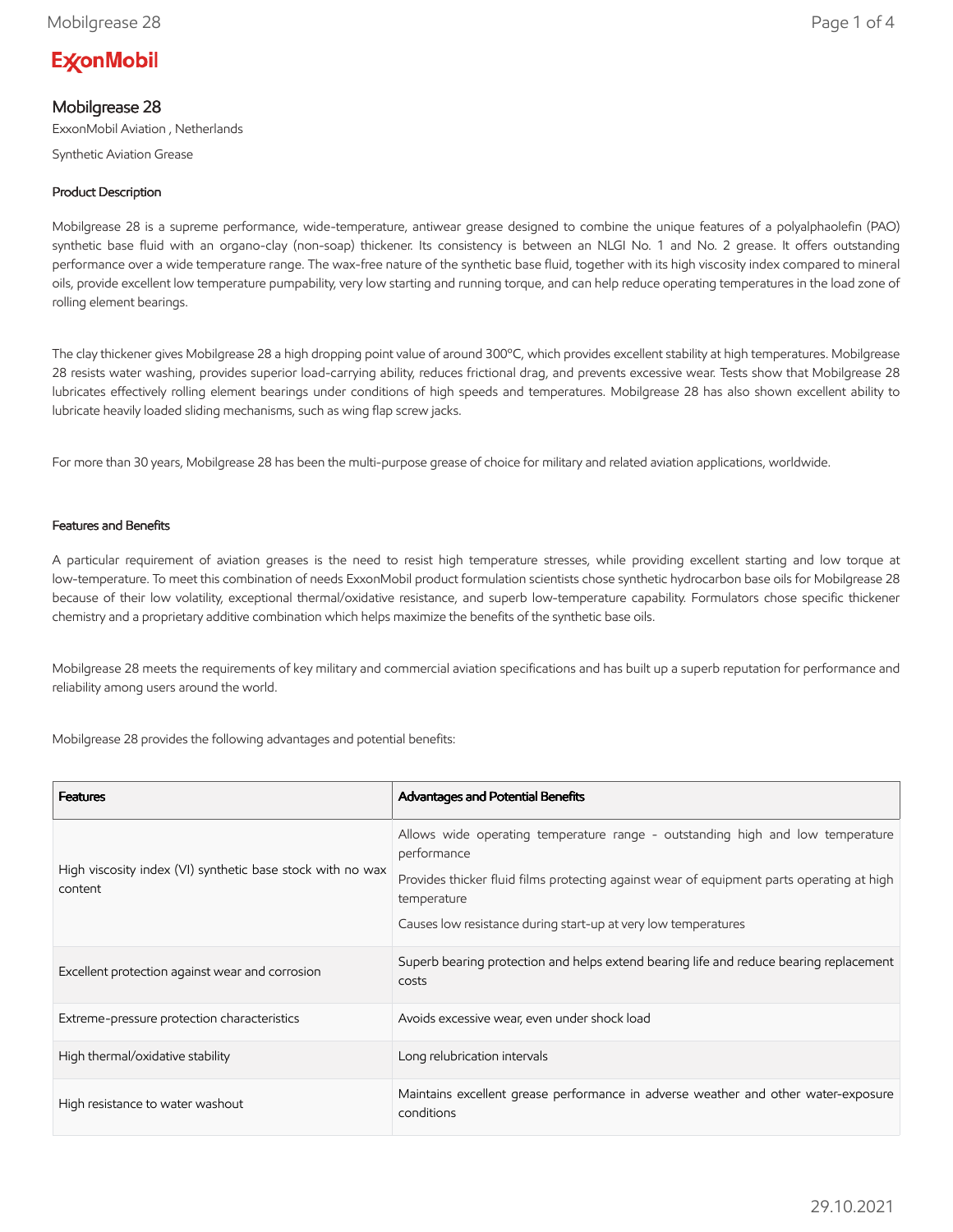## Mobilgrease 28 Page 2 of 4

## Applications

Mobilgrease 28 is designed for the lubrication of plain and rolling bearings at low to high speeds, and splines, screws, worm gears, and other mechanisms where high friction reduction, low wear, and low lubricant friction losses are required. The recommended operating temperature range is -54ºC to 177ºC (-65ºF to 350ºF) with appropriate relubrication intervals.

Mobilgrease 28 is recommended for use in landing wheel assemblies, control systems and actuators, screw jacks, servo devices, sealed-bearing motors, oscillating bearings, and helicopter rotor bearings on military and civil aircraft. Subject to equipment manufacturer approvals, it can also be used on naval shipboard auxiliary machinery and where superseded specifications MIL-G-81322 (WP), MIL-G-7711A, MIL-G-3545B, and MIL-G-25760A are recommended.

Mobilgrease 28 is also recommended for industrial lubrication, including sealed or repackable ball and roller bearings wherever extreme temperature conditions, high speeds, or water washing resistance are factors. Typical industrial applications include conveyor bearings, small alternator bearings operating at temperatures near 177ºC (350ºF), high-speed miniature ball bearings, and bearing applications where oscillatory motion, and vibration create problems.

Mobilgrease 28 is qualified by the U.S. Military under Specification MIL-PRF-81322, General-Purpose, Aircraft, and Specification DOD-G-24508A (Navy) for shipboard auxiliary machinery. It is a U.S. Military Symbol WTR and NATO Code Number G-395 grease.

#### Specifications and Approvals

| This product has the following approvals:                      |
|----------------------------------------------------------------|
| NATO G-395                                                     |
| MIL-PRF-81322G                                                 |
|                                                                |
| This product is recommended for use in applications requiring: |

DOD-G-24508 A AMENDMENT 4

#### Properties and Specifications

| Property                                                |                 |
|---------------------------------------------------------|-----------------|
| Grade                                                   | <b>NLGI 1.5</b> |
| Base Oil Viscosity of Greases @ 100 C, mm2/s, AMS 1700  | 5.7             |
| Base Oil Viscosity of Greases @ 40 C, mm2/s, AMS 1697   | 29.3            |
| Bomb Oxidation, Pressure Drop, 100 h, kPa, ASTM D942    | <b>PASS</b>     |
| Color, Visual                                           | Dark Red        |
| Copper Strip Corrosion, 24 h, 100 C, Rating, ASTM D4048 | 1B              |
| Dirt, # particles 25u to 74 u, FTM 3005                 | Pass            |
| Dirt, # particles 75u or larger, FTM 3005               | $\mathbf 0$     |
| Dropping Point, °C, ASTM D2265                          | 307             |